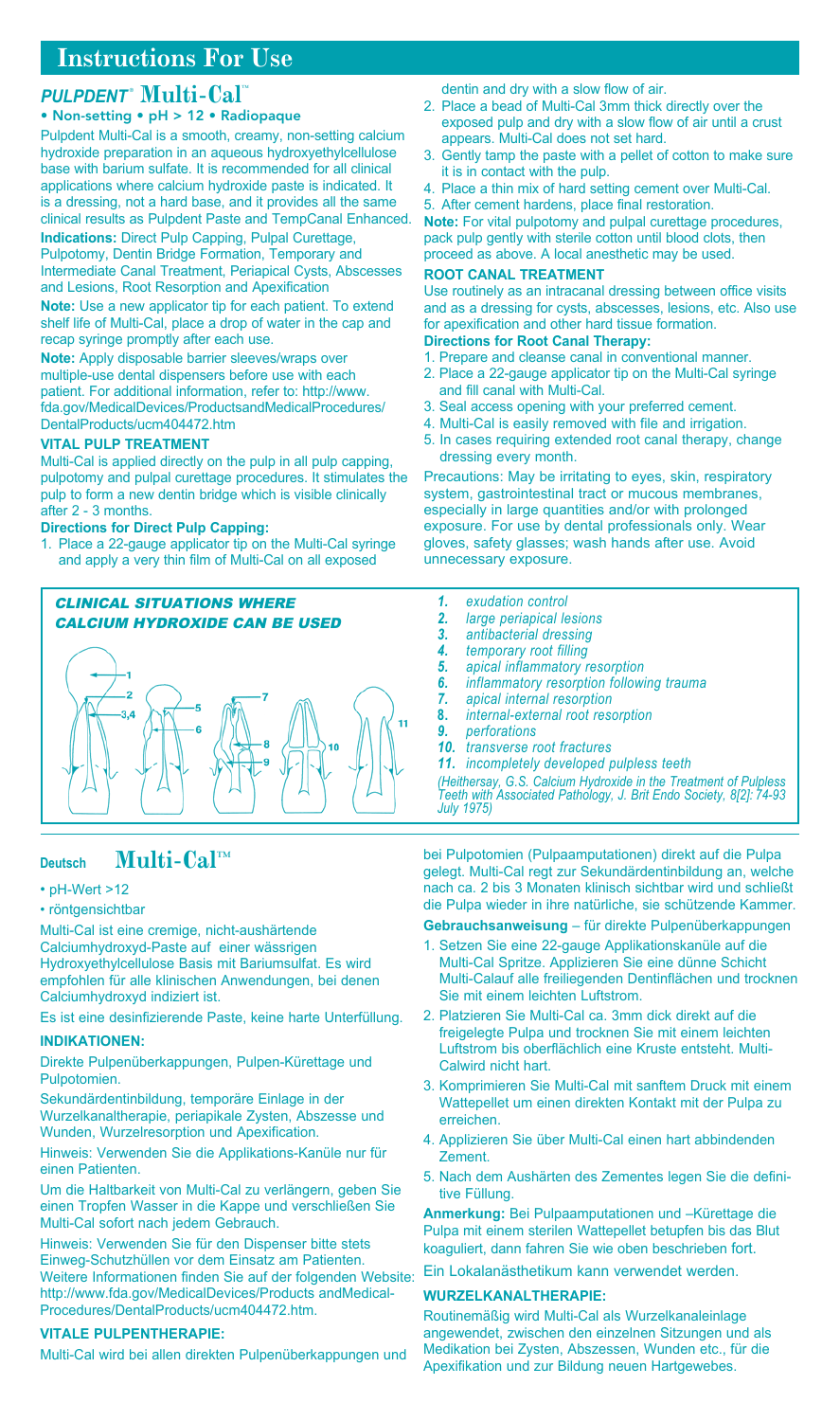#### **Gebrauchsanweisung** – für die Wurzelkanal-Therapie

- 1. Präparieren und reinigen Sie den Kanal wie gewohnt.
- 2. Setzen Sie eine 22-gauge Applikationskanüle auf die Multi-Cal Spritze und füllen Sie den Kanal mit Multi-Cal.
- 3. Verschließen Sie den Kanaleingang mit Ihrem bevorzugten Zement.
- 4. Multi-Cal kann mit Feilen und Spüllösung leicht aus dem Kanal entfernt werden.
- 5. In Fällen mit längerer Behandlungsdauer Multi-Cal monatlich auswechseln.

## **Français Multi-Cal™**

## **Préparation à l'hydroxyde de calcium**

Multi-Cal est une préparation d'hydroxyde de calcium, à base d'hydroxyéthylcellulose aqueuse et de sulfate de baryum, de consistance crémeuse et souple.

Il est recommandé pour toutes les applications cliniques où l'hydroxyde de calcium est indiqué. Il s'agit d'un pansement pulpaire et pas d'une obturation définitive.

**Indications :** coiffage pulpaire direct, curettage pulpaire, pulpotomie, formation de pont dentinaire, pansement canalaire temporaire et intermédiaire, kystes périapicaux, abcès et lésions, résorption radiculaire et apexification.

**Remarque :** utiliser un nouvel applicateur pour chaque patient. Pour une meilleure conservation du produit, veuillez mettre une goutte d'eau dans le capuchon après chaque utilisation.

**Remarque :** Mettre en place des protections (jetables) à usage unique pour chaque patient. Pour plus d'informations, consultez le site web suivant:http://www.fda. gov/MedicalDevices/ProductsandMedicalProcedures/ DentalProducts/ucm404472.htm.

#### **COIFFAGE PULPAIRE DIRECT**

Multi-Cal est appliqué directement sur la pulpe dans les cas de coiffage pulpaire direct, de pulpotomie et dans les cas de curetage pulpaire. Il stimule la formation

de dentine sur la pulpe. Cela est visible cliniquement après 2 à 3 mois.

#### **Mode D'Emploi Pour Le Coiffage Direct :**

- 1. Fixer l'applicateur 22-gauge sur la seringue et appliquer une couche très fine de Multi-Cal sur la dentine exposée et sécher délicatement avec une très légère pression d'air.
- 2. Placer une « perle » de Multi-Cal de 3 mm d'épaisseur directement sur la pulpe exposée et sécher avec une très légère pression d'air jusqu'à qu'une « croûte » apparaisse. Multi-Cal ne durci pas.

## **Español Multi-Cal™**

#### **Medicamento multipropósito en base a Hidróxido de Calcio - pH>12**

#### **INDICACIONES:**

- Curetaje pulpar, pulpectomía
- Formación de puentes de dentina
- Terapia de conducto temporaria e intermedia
- Apexificación
- Tratamiento de lesiones traumáticas

**Observación:** Poner a disposición protecciones (desechables) para uso único de cada paciente. Para mayor información, consulte el siguiente sitio web:http://www. fda.gov/MedicalDevices/ProductsandMedicalProcedures/ DentalProducts/ucm404472.htm

#### **TERAPIA DE PULPA VITAL**

Multi-Cal se aplica directamente sobre la pulpa en todos los procedimientos de protección de la cámara pulpar, pulpectomía y curetaje pulpar. Estimula a que la pulpa forme un nuevo puente de dentina que ser visible clínicamente 2-3 meses después, y que rodear a la pulpa en su cámara protectora natural.

#### **Instrucciones De Uso:**

- 1. Aplicar una película fina de Multi-Cal en la dentina expuesta y secar suavemente con aire.
- 2. Coloque una cantidad equivalente a 3 mm de Multi-Cal directamente sobre la pulpa expuesta y séquelo suavemente con aire hasta que aparezca una "costra".

**Vorsichtsmaßnahmen:** Bei Kontakt mit grösseren Mengen und/oder Langzeitkontakt kann es zu Reizungen der Augen, der Haut, der Atemwege, des Magen-Darm-Traktes oder der Schleimhäute kommen.

Nur für den zahnärztlichen Gebrauch bestimmt. Tragen Sie Handschuhe und Schutzbrille; waschen Sie nach Gebraucht die Hände. Vermeiden Sie unnötigen Langzeitkontakt.

- 3. Tamponner légèrement la pâte avec une boulette de coton afin de s'assurer que Multi-Cal est en contact avec la pulpe.
- 4. Placer une fine couche de ciment dur après l'application de Multi-Cal.
- 5. Après le durcissement du ciment, mettre en place le matériau de restauration définitif.

**Note :** pour les pulpotomies et les curettages pulpaires, compresser légèrement la pulpe avec une boulette de coton stérile jusqu'à ce que l'hémostase se fasse.

Ensuite, procéder comme décrit précédemment. Un anesthétique local peut être utilisé.

#### **TRAITEMENT DE RACINES :**

Multi-Cal est utilisé habituellement comme traitement canalaire entre les rendez-vous, ou lors de kystes, abcès, lésions etc.

Aussi utilisé pour l'apexification et la formation des autres tissus durs.

#### **MODE D'EMPLOI pour traitement de racines:**

- 1. Préparer et nettoyer les canaux de façon conventionnelle.
- 2. Fixer l'applicateur 22-gauge sur la seringue et remplir le canal de Multi-Cal.
- 3. Obturer la cavité d'accès avec votre ciment préféré.
- 4. Multi-Cal est facilement éliminé à l'aide de limes endodontiques et une irrigation.
- 5. Dans les cas nécessitant un traitement canalaire prolongé, changer Multi-Cal tous les mois.

**Précautions :** Peut être irritant pour les yeux, la peau, les voies respiratoires, le tractus gastro-intestinal ou les muqueuses, en particulier en cas de contact important et / ou d'exposition prolongée. Exclusivement réservé à l'usage des professionnels dentaires. Porter des gants, des lunettes de sécurité; se laver les mains après utilisation. Éviter toute exposition inutile.

Multi-Cal no endurece.

- 3. Empuje la pasta muy suavemente con una torundita de algodón para asegurar que esté en contacto con la pulpa.
- 4. Coloque una capa fina de cemento sobre Multi-Cal.
- 5. Después de que el cemento endurezca, colocar la restauración final.

**Nota:** Para pulpectomía y curetaje pulpar, empujar suavemente la pulpa con algodón estéril hasta que no haya sangrado, y luego proceder como se indica arriba. Puede utilizarse un anestésico local.

#### **TERAPIA DE CONDUCTO RADICULAR:**

Multi-Cal se utiliza como pasta de tratamiento temporario entre visitas y en casos complejos que requieran una terapia extensa de hidróxido de calcio. Utilice esta pasta rutinariamente, para cubrir el canal o para tratar quistes apicales, abcesos, lesiones, etc. Usar también para apexificación y otras formaciones de tejido duro.

#### **Instrucciones De Uso:**

- 1. Preparar y limpiar el canal en forma convencional.
- 2. Llenar el canal con Multi-Cal.
- 3. Sellar la abertura con su cemento preferido.
- 4. Multi-Cal se retira fácilmente con una lima e irrigación.
- 5. En casos que requieran una terapia a largo plazo, cambie la pasta una vez por mes.
- **Nota:** Para prolongar el tiempo de expiración de Multi-Cal, coloque una gota de agua en la tapa y tape la jeringa immediatamente después de cada uso.